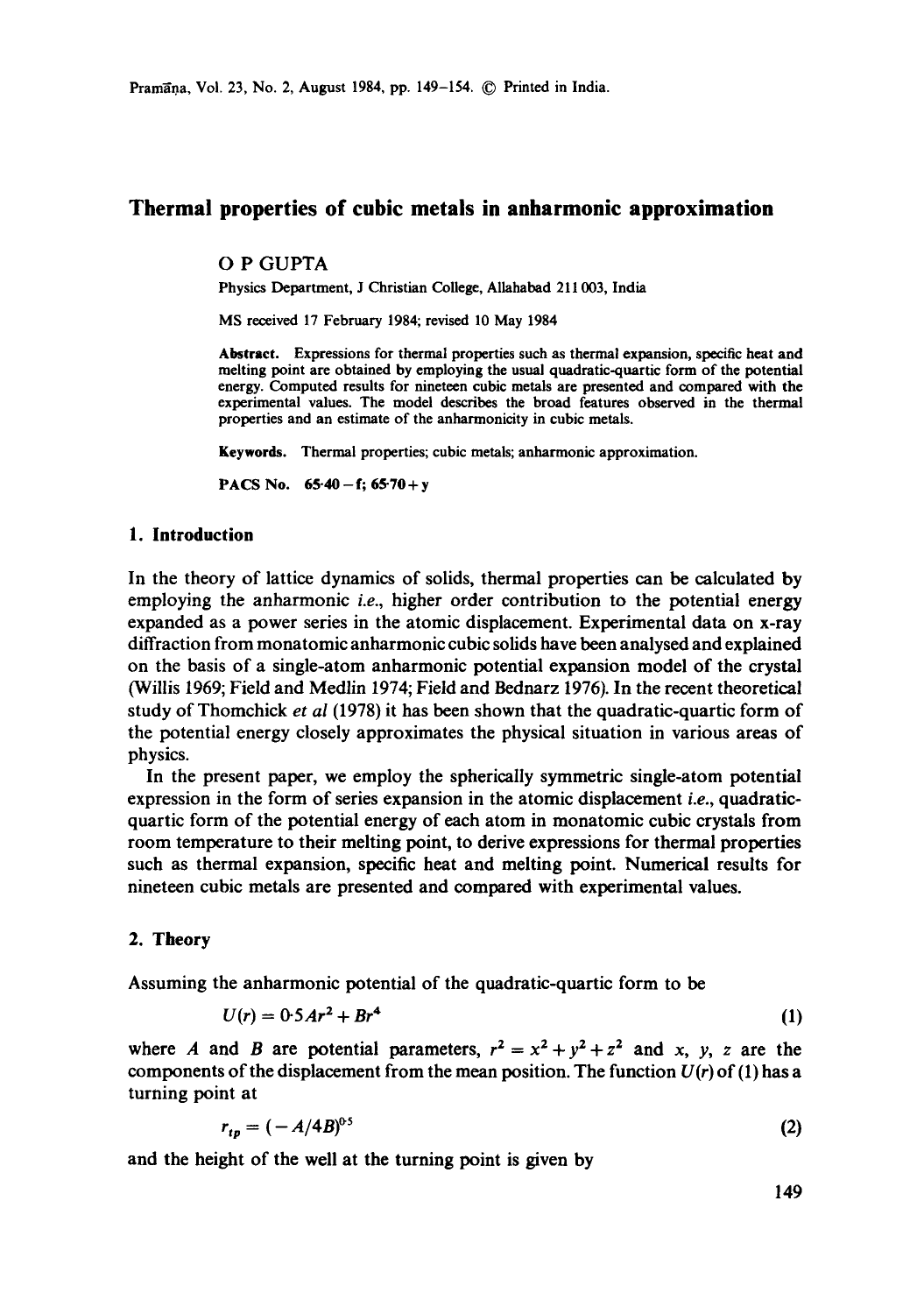$$
U(r_{ij}) = -A^2/16B.
$$
 (3)

#### 2.1 *Thermal expansion*

The root-mean-square (rms) amplitude of vibration of the atom is calculated by taking the thermal average of  $r^2$  as

$$
\langle r^2 \rangle = \frac{\int_{-\infty}^{+\infty} \int_{-\infty}^{+\infty} \int_{-\infty}^{+\infty} r^2 \exp(-U(r)/k_B T) \, dx \, dy \, dz}{\int_{-\infty}^{+\infty} \int_{-\infty}^{+\infty} \int_{-\infty}^{+\infty} \exp(-U(r)/k_B T) \, dx \, dy \, dz}, \tag{4}
$$

where  $k_B$  is the Boltzmann constant and T the temperature. For small vibrational amplitudes

$$
\exp(-U(r)/k_B T) = (1 - Br^4/k_B T) \exp(-0.5 Ar^2/k_B T) \tag{5}
$$

Using this approximation, (4) can be written as

$$
\langle r^2 \rangle = \frac{3k_B A^2 T - 105Bk_B^2 T^2}{A^3 - 15k_B ABT}.
$$
\n
$$
(6)
$$

However, the coefficient of linear thermal expansion  $\alpha_t$  can be obtained in the present case of single-atom anharmonic potential model by taking the variation of the anharmonic part  $\langle r_{A}^{2} \rangle$  of  $\langle r^{2} \rangle$  with temperature as

$$
\alpha_i = (1/a_{ri})\,\mathrm{d}\,\langle r_A^2\,\rangle^{0.5}/\mathrm{d}T,\tag{7}
$$

where

$$
\langle r_A^2 \rangle = \langle r^2 \rangle - \langle r_H^2 \rangle = \langle r^2 \rangle - 3k_B T/A. \tag{8}
$$

Here  $\langle r_H^2 \rangle$  is the harmonic part of the mean square displacement and  $a_n$  the lattice constant at room temperature. Neglecting terms of the order of  $B^2/A^5$  and higher, (7) reduces to

$$
\alpha_l = (k_B/a_{rt}) \left( -60B/A^3 \right)^{0.5}.
$$
 (9)

### 2.2 *Specific heat*

The specific heat is given by

$$
C = d \langle E \rangle / dT \tag{10}
$$

where  $\langle E \rangle$  is the average energy of the oscillator at temperature T. The average energy can be written as

$$
\langle E \rangle = k_B T^2 d(\ln Z) / dT. \tag{11}
$$

Here Z is the partition function (Kittel 1971) and can be calculated for the atom in the anharmonic well as

$$
Z = \int_{-\infty}^{+\infty} \int_{-\infty}^{+\infty} \int_{-\infty}^{+\infty} \exp(-p^2/2mk_B T) dp_x dp_y dp_z \int_{-\infty}^{+\infty} \int_{-\infty}^{+\infty} \int_{-\infty}^{+\infty} \exp(-U(r)/k_B T) dx dy dz
$$
 (12)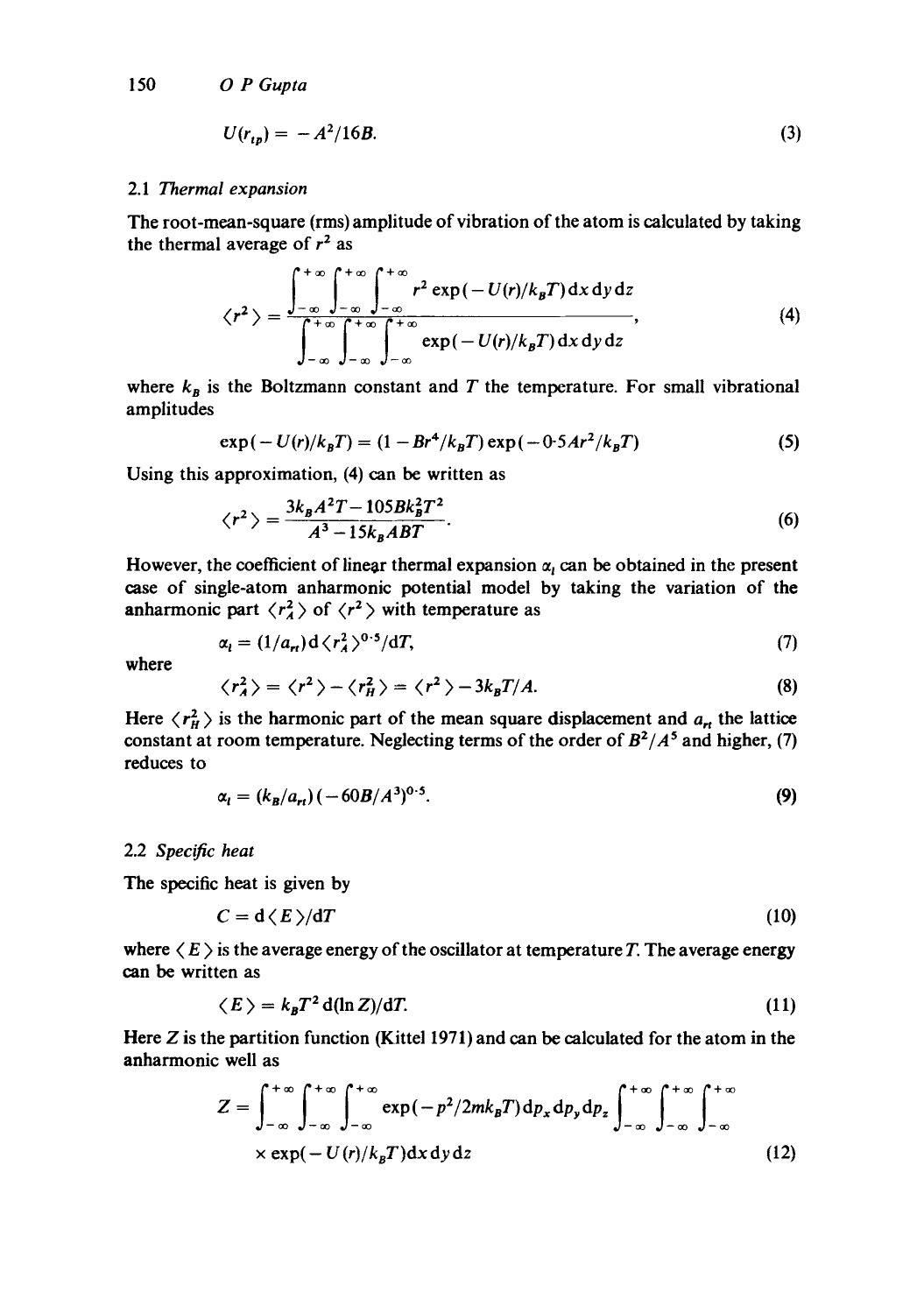Here m is the mass and  $p_x$ ,  $p_y$ ,  $p_z$  are the components of the momentum p. Using (5) and  $(10)$ - $(12)$  and omitting higher order terms, the specific heat becomes

$$
C = 3k_B(1 - 10k_B T B/A^2). \tag{13}
$$

### 2.3 *Melting point*

To incorporate melting in the present work, an appropriate melting criterion is necessary. The Lindemann melting law (Gupta 1982) suggests that a solid melts when the ratio of the mean square displacement of thermal vibration to the square of the interatomic spacing reaches a certain constant value. Assuming that a liquid has shortrange order, and that, the potential well for each atom is modified when adequate number of atoms have adequate energy to create vacancies in the lattice, *i.e.,* there is a certain probability for each atom to escape from its potential well, then the choice of a melting criterion turns the choice of a critical probability for a vacancy formation. Therefore, at the melting point  $T_m$  the probability  $P$  that the atom has energy greater than  $E_m$  can be written as

$$
P = \exp(-E_m/k_B T_m). \tag{14}
$$

But, according to the above stated criterion, we have  $E_m = U(r_{tp})$ . Therefore, (14) takes the form

$$
P = \exp(-U(r_{tp})/k_B T_m). \tag{15}
$$

Making use of (3), (15) transforms to

$$
T_m = (A^2/16Bk_B \ln P). \tag{16}
$$

#### **3. Results**

Values of the Debye-Waller factor *B(T)* have been borrowed from our recent lattice dynamical model (Gupta and Hemkar 1977; Gupta and Hemkar 1978a, b; Gupta *et al*  1978a, b; Gupta 1978; Gupta and Kharoo 1979) to evaluate the anharmonic potential parameter A from the relation (Willis 1969)

$$
A = 8\pi^2 k_B T / B(T). \tag{17}
$$

Since the activation energy  $E_a$  is a measure of the potential well from which an atom must escape to produce diffusion by vacancy formation, the depth of the potential energy well  $U(r_{tp})$  can be given by the activation energy for self-diffusion in metals. Using  $(3)$ , the anharmonic potential parameter B can be determined from the following relation

$$
B = -A^2/16E_a. \tag{18}
$$

Data for  $E_a$  have been taken from Peterson (1968). Various thermal properties as derived in §2 are computed from the knowledge of A and B values so obtained and the theoretical results for nineteen cubic metals are presented in table l(a). All the calculations have been carried out at room temperature, *i.e.*,  $T = 300$  K. The specific heat values obtained from (13) are expressed in equivalent Debye temperature  $\Theta_p$ . The probability value P used in (16) to evaluate the melting temperature has been chosen as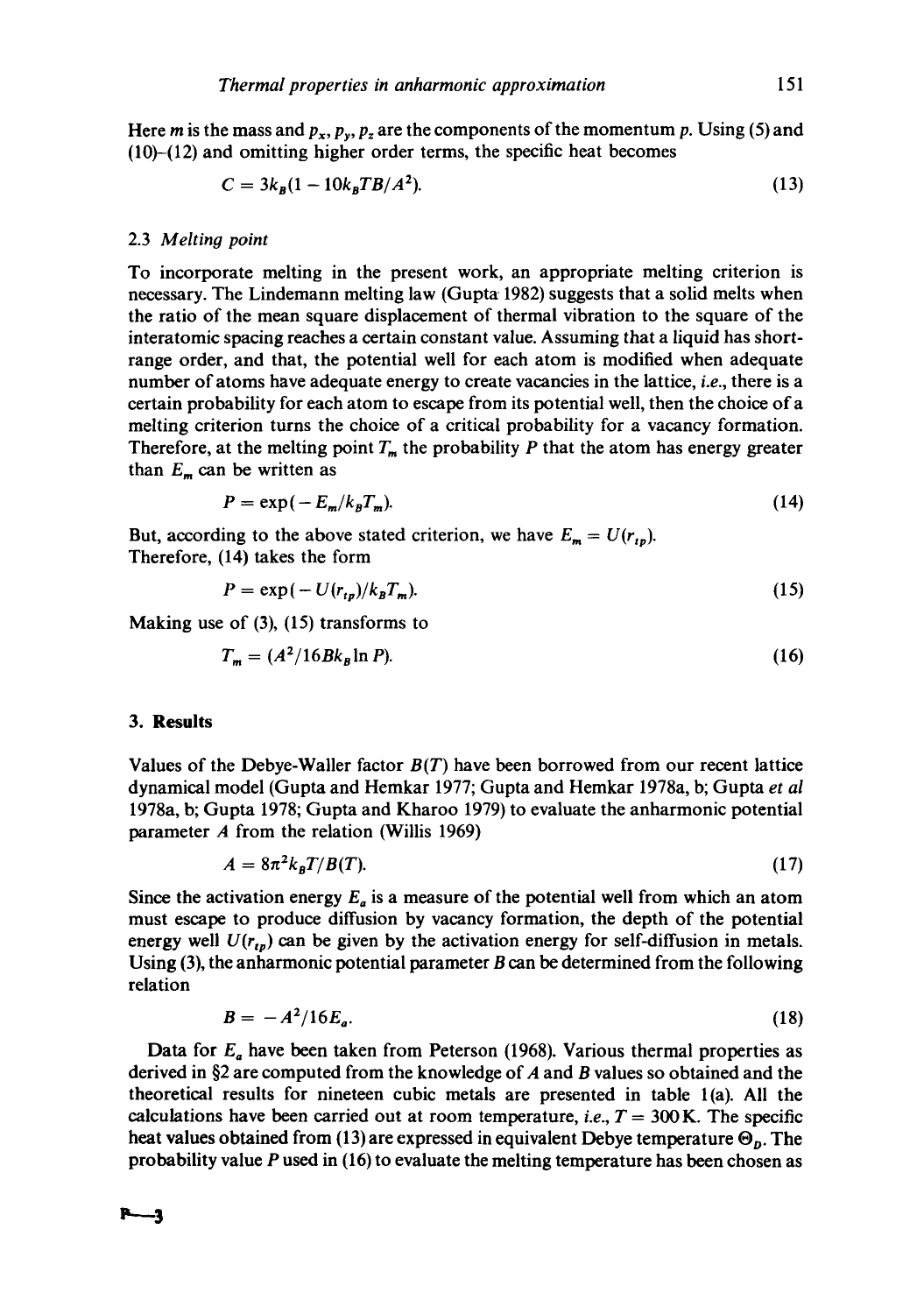| Metal          | A<br>$(Jm^{-2})$ | B<br>$(10^{19} \text{ Jm}^{-4})$ | $r_{tp}$<br>(nm) | $U(r_{ip})$<br>$(10^{-19} J)$ | $\langle r^2\rangle^{0.5}$<br>(pm) | $\alpha_i$<br>$(10^{-6} K^{-1})$ | $\mathbf{e}_p$<br>(K) | $T_m$<br>(K) |
|----------------|------------------|----------------------------------|------------------|-------------------------------|------------------------------------|----------------------------------|-----------------------|--------------|
| W              | 48.77            | $-13.984$                        | 0.2952           | 10.630                        | 15.999                             | $11-7$                           | 390                   | 4445         |
| Nb             | 170-58           | $-272.612$                       | 0.1250           | 6.671                         | 13.266                             | 7.5                              | 278                   | 2789         |
| Mo             | 61.23            | $-36.572$                        | 0.2045           | $6-407$                       | 14.302                             | $13-0$                           | 446                   | 2679         |
| Th             | $68 - 78$        | $-55.545$                        | 0.1759           | 5.323                         | 13.504                             | 8.6                              | 164                   | 2225         |
| Cr             | 83.44            | $-84.971$                        | 0.1566           | 5.121                         | 12.264                             | $14-2$                           | 625                   | 2141         |
| V              | 43.47            | $-23.075$                        | 0.2170           | 5.118                         | 16.990                             | $18 - 0$                         | 275                   | 2140         |
| P <sub>t</sub> | $95-45$          | $-120-155$                       | 0.1409           | 4.739                         | $11-470$                           | $10-1$                           | 250                   | 1982         |
| Ni             | 93.31            | $-115.168$                       | 0.1423           | 4.725                         | 11.502                             | $11-4$                           | 460                   | 1975         |
| Co             | 78.82            | $-82.544$                        | 0.1545           | 4.704                         | 12.623                             | 12.3                             | 450                   | 1966         |
| P <sub>d</sub> | 72.56            | $-74.464$                        | 0.1560           | 4.419                         | 13.161                             | $12 - 1$                         | 271                   | 1847         |
| Fe             | 123.12           | $-237.980$                       | 0.1137           | 3.981                         | 10.110                             | 13.3                             | 459                   | 1665         |
| Cu             | 98.71            | $-176.820$                       | 0.1181           | 3.444                         | $11-302$                           | $12 - 7$                         | 370                   | 1440         |
| Ag             | 43.14            | $-37.814$                        | 0.1688           | 3.076                         | $17 - 111$                         | $17-9$                           | 230                   | 1286         |
| Au             | 58.71            | $-74.362$                        | 0.1405           | 2.897                         | 14.674                             | 15.8                             | 170                   | 1211         |
| Al             | 34.21            | $-36.627$                        | 0.1528           | 1.997                         | 19.298                             | $25 - 2$                         | 416                   | 835          |
| Pb             | 53.23            | $-97.839$                        | 0.1166           | 1.810                         | 15.490                             | $17-4$                           | 100                   | 756          |
| Li             | 18.24            | $-22.191$                        | 0.1433           | 0.937                         | $26 - 783$                         | 58.0                             | 336                   | 392          |
| Na             | $16 - 01$        | $-22.853$                        | 0.1323           | 0.701                         | 28.816                             | 59.5                             | 142                   | 293          |
| K              | 5.589            | $-2.883$                         | 0.2201           | 0.677                         | 32.301                             | $83 - 1$                         | 90                    | 283          |

Table 1(a). Theoretical results for the thermal properties of cubic metals.

Table 1(b). Experimental values for the thermal properties of cubic metals.

| Metal          | S   | $r_n$<br>(nm) | $E_a$<br>$(10^{-19} J)$ | $\langle r_H^2\rangle^{0.5}$<br>(pm) | $\alpha_{l}$<br>$(10^{-6} K^{-1})$ | $\Theta_{\rm D}$<br>(K) | $T_m$<br>(K) |
|----------------|-----|---------------|-------------------------|--------------------------------------|------------------------------------|-------------------------|--------------|
| W              | bcc | 0.0857        | $10-630$                | 15.961                               | 4.6                                | 400                     | 3683         |
| Nb             | bcc | 0.0950        | 6.671                   | 13.268                               | 7.1                                | 275                     | 2688         |
| Mo             | bcc | 0.0852        | 6.407                   | 14.245                               | 5.0                                | 450                     | 2883         |
| Th             | fcc | 0.1251        | 5.323                   | 13.440                               | $11-2$                             | 163                     | 2023         |
| Cr             | bcc | 0.0982        | 5.121                   | 12.203                               | $8-4$                              | 630                     | 2148         |
| V              | bcc | 0.0873        | 5.118                   | 16.906                               | 8.3                                | 380                     | 2173         |
| P <sub>t</sub> | fcc | 0.1217        | 4.739                   | $11 - 409$                           | 9                                  | 240                     | 2042         |
| Ni             | fcc | 0.1093        | 4.725                   | $11 - 539$                           | $12 - 7$                           | 450                     | 1726         |
| Co             | fcc | 0.1101        | 4.704                   | 12.555                               | $12-4$                             | 445                     | 1768         |
| Pd             | fcc | 0.1206        | 4.419                   | 13.086                               | $11-5$                             | 274                     | 1825         |
| Fe             | bcc | 0.0978        | 3.981                   | 10.046                               | $11 - 7$                           | 470                     | 1810         |
| Cu             | fcc | 0.1412        | 3.444                   | 11.219                               | $16 - 7$                           | 343                     | 1356         |
| Ag             | fcc | 0.1594        | 3.076                   | 16.971                               | 19.2                               | 225                     | 1234         |
| Au             | fcc | 0.1593        | 2.897                   | 14.547                               | $14 - 1$                           | 165                     | 1336         |
| Al             | fcc | 0.1097        | 1.997                   | 19-058                               | $23 - 1$                           | 428                     | 933          |
| Pb             | fcc | 0.1218        | 1.810                   | 15.278                               | $29 - 0$                           | 105                     | $600-3$      |
| Li             | bcc | 0.1714        | 0.937                   | 26.100                               | 45.0                               | 344                     | 453.5        |
| Na             | bcc | 0.2087        | 0.701                   | 27.858                               | $70-6$                             | 158                     | 370-8        |
| K              | bcc | 0.2573        | 0.677                   | $28 - 386$                           | $83 - 0$                           | 91                      | 336.7        |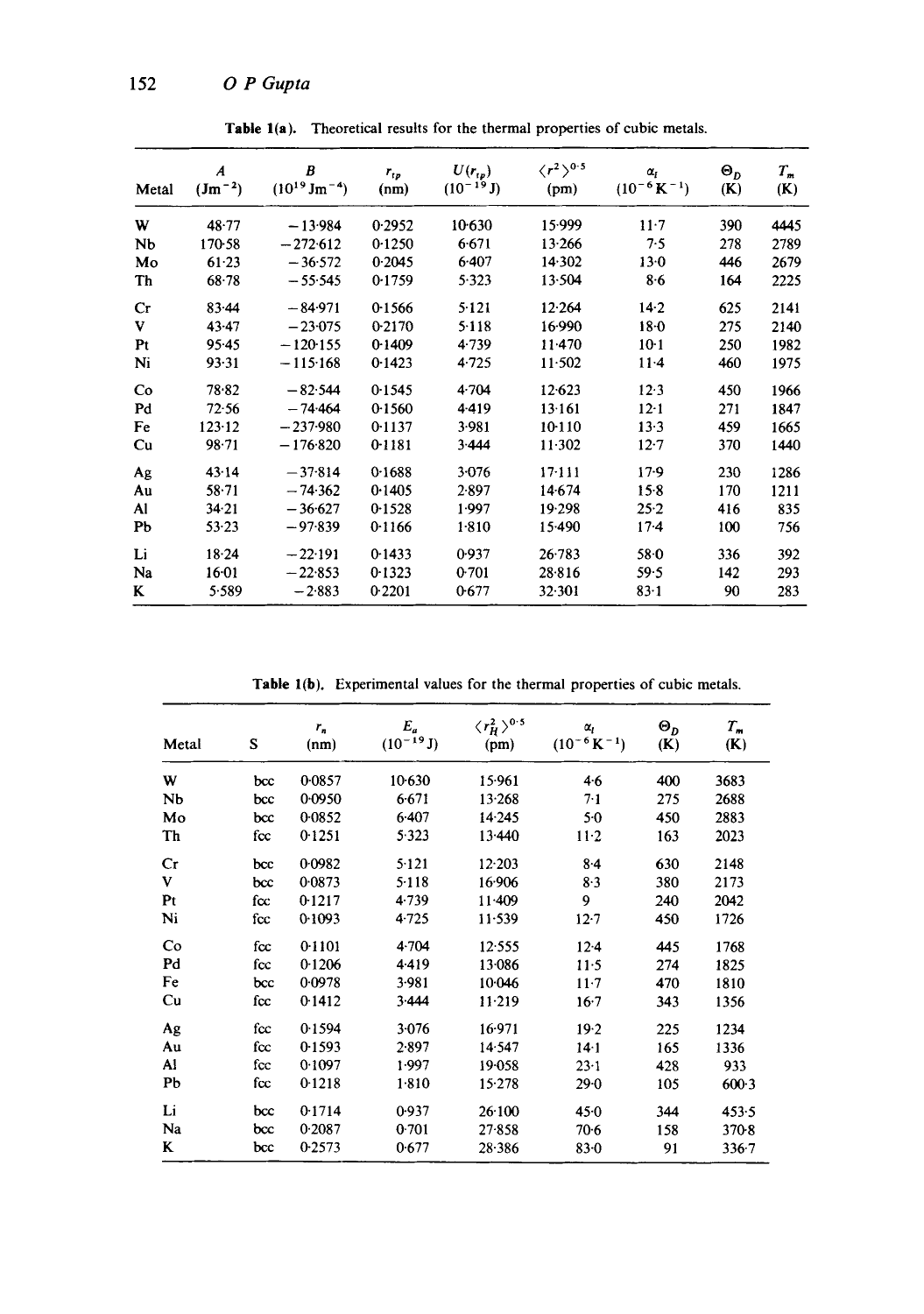$3 \times 10^{-8}$ . For a comparative study between the theoretical and experimental values, corresponding experimental values are listed in table 1(b); here  $r_n$  is the radius of the atomic volume. The source of experimental values for coefficient of linear thermal expansion, Debye temperature, and melting point are respectively Gschneidner (1964), Kittel (1976), and Moffatt *et al* (1964). All the physical quantities in tables 1(a, b) are written in st units.

#### **4. Discussion**

The anharmonic behaviour of the metals in the present study has limitations over the accuracy of the A parameters because these are determined from the theoretical values of Debye-Waller factors analysed on the basis of a harmonic theory. However, the A values determined are supposed as being the most accurate since the employed theoretical lattice dynamical model is based on sound physical principles as evidenced by the recent studies (Gupta and Hemkar 1977; Gupta and Hemkar 1978a, b, c; Gupta *et al* 1978a, b; Gupta 1978; Gupta and Kharoo 1979; Gupta 1982, Gupta 1983a, b, c). Further, the range of the measured  $E_a$  values for some metals is significantly wide, in spite of the fact that the values compiled by Peterson (1968) are the best available.

The average error in the theoretical values of  $r_{tp}$ ,  $\alpha_i$ ,  $\Theta_p$  and  $T_m$  have been estimated to be about 20%,  $6\%$ ,  $2\%$  and  $3\%$  respectively.

We have made use of the melting criterion approximate equivalent to that due to Lindemann (Gupta 1982). We assume that there is a critical rms amplitude of vibration  $r_c$  at the melting point temperature and that  $r_c$  is the same fraction of the anharmonic potential radius  $r_{tp}$  for all the metals. Although  $r_{tp}$  is not directly comparable with the lattice constant, it has been compared with the radius of the atomic volume, an indirect measure of the lattice constant: The rms vibration amplitude is least affected by anharmonicity as can be seen from tables  $1(a)$  and  $1(b)$ . Using  $(1)$ ,  $(2)$  and  $(3)$ , the following relation holds

$$
U(r_c)/U(r_{tp}) = 1 - (1 - r_c^2/r_{tp}^2)^2.
$$
 (19)

That is, the probability that the atoms can escape from the anharmonic potential well at the melting point is the same for all the metals.

In the present work, anharmonicity is considered by treating the crystal as a system of independent anharmonic oscillators, with each atom vibrating in a potential field whose symmetry conforms with the site symmetry of the atom. By treating the crystal as an Einstein solid, whereby each atom vibrates in a potential field which is not affected by the motion of the neighbouring atoms, the extension of the anharmonic analysis to *fcc*  and bec type of crystal structures made possible the present work.

Despite the above uncertainties and limitations, the general trends in the results are clear. In conclusion, the present approach provides a satisfactory description of the broad features observed in the thermal properties surveyed for the cubic metals, and it may be useful in providing an estimate of the anharmonicity to be found in those metals.

## **Acknowledgements**

The author wishes to record his gratitude to the the learned referees and the editor for their useful and valuable comments and suggestions.